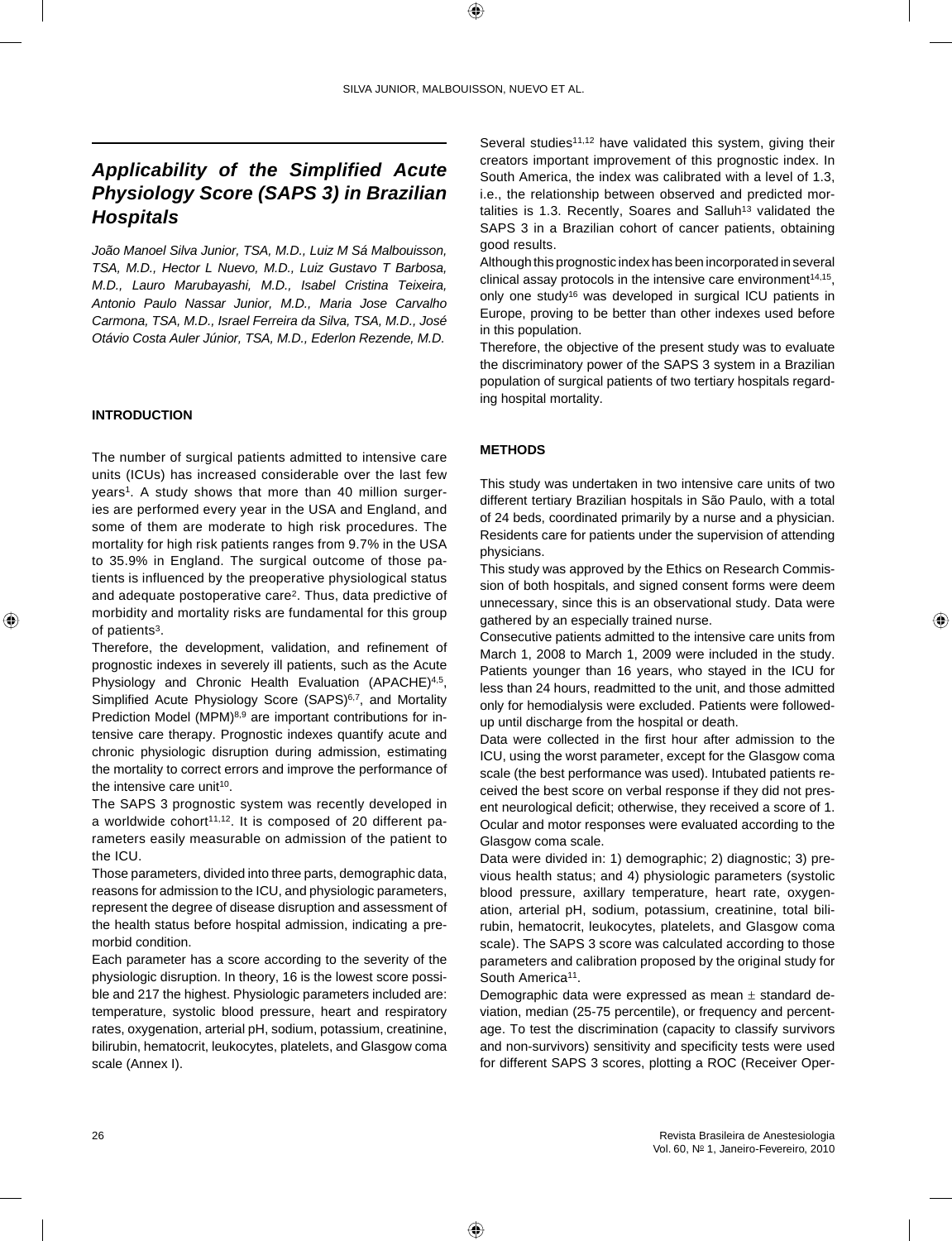ating Characteristics) curve, calculating the respective area. The best discriminating value was determined by the maximal sensitivity and specificity. The higher value resulting from this product was the cutoff point.

95% Confidence intervals were computed for true and false positive rates and for the correct classification rate of the outcome. The Hosmer-Lemeshow goodness-of-fit C-statistic test was used to assess concordance between the observed and expected number of survivors and non-survivors in relation to the probability of death (calibration)<sup>17</sup>. In this analysis,  $p > 0.05$ indicates good test adjustment. The standardized morbidity ratio (SMR) was calculated by dividing the observed by the predicted mortality rate.

Bicaudal statistical tests were used and the level of significance of 0.05 was used. The Chi-square test was used for categorical parameters. The SPSS 13.0 for Windows, Inc., Chicago, IL, USA, was used to analyze the data.

## **RESULTS**

Out of 1,831 patients admitted during the study period, 1,310 were included and 521 were excluded from the study for several reasons (Table I). Mean patient age was 67.1  $\pm$ 15.3 years, and 60.5% were females. Gastrointestinal surgeries predominated (34.9%), followed by orthopedic surgeries (28.2%). The lower SAPS 3 score was 18 and the higher was 154, with a mean of  $48.5 \pm 18.1$  (Table II).

The observed mortality was 10.8% and predicted mortality was 10.3% (SMR = 1.04 95%CI 1.03 to 1.07). The SAPS 3 score of 57 showed better sensitivity (75%) and specificity (86%) for in hospital mortality, with an area under the curve of 0.86 (area =  $0.5$ ;  $p < 0.001$ , 95%CI: 0.83 to 0.88); therefore, this was the level that better discriminated the mortality in this population of surgical patients (Figure 1).

Patient distribution and their SAPS 3 scores showed that patients with scores equal or lower than 57 had higher rates of survival, but the same was not observed with scores higher than 57. Among patients with SAPS 3 scores higher than 57,

|          | Table I - Patient Distribution According to Exclusion |  |  |
|----------|-------------------------------------------------------|--|--|
| Criteria |                                                       |  |  |

| Exclusion criteria | n   | ℅    |  |
|--------------------|-----|------|--|
| Readmission        | 349 | 67.0 |  |
| Lost data          | 125 | 24.0 |  |
| $<$ 24 h stay      | 45  | 8.6  |  |
| Hemodialysis       | 2   | 0.4  |  |
| Total              | 521 | 100  |  |

n = number of admissions or patients.

73.5% did not survive *versus* 26.5% of survivors (OR = 1.32, 95%CI 1.23-1.42, p < 0.0001) (Figure 2).

Patient calibration according to the Hosmer-Lemeshow test showed good adjustment ( $p = 0.234$  and  $x^2 = 10.47$ ); therefore, the probability of hospital death increases considerably with higher SAPS 3 scores (Figure 3).

#### Table II – Patient Characteristics

| Characteristics                 | Parameter       |  |
|---------------------------------|-----------------|--|
| Number of patients              | 1310            |  |
| Elective surgery                | 83.8%           |  |
| Age (years)*                    | $67.1 \pm 15.3$ |  |
| Females                         | 60.5%           |  |
| Caucasian                       | 85.1%           |  |
| SAPS 3*                         | $48.5 \pm 18.1$ |  |
| Length of surgery (hours)       | $3.0(2.0-5.0)$  |  |
| Days in the ICU                 | $1(1.0-3.0)$    |  |
| Days in the hospital            | $10,0(5-18)$    |  |
| In-hospital days before surgery | $3(1-8)$        |  |
| <b>ASA</b>                      |                 |  |
| I                               | 11.2%           |  |
| Ш                               | 50.9%           |  |
| Ш                               | 34.5%           |  |
| IV                              | 3.5%            |  |
| Anesthesia                      |                 |  |
| General                         | 39,3%           |  |
| Neuroaxis                       | 23,5%           |  |
| General + neuroaxis             | 13.6%           |  |
| Type of surgery                 |                 |  |
| Gastrointestinal                | 34.9%           |  |
| Orthopedic                      | 28.2%           |  |
| Vascular                        | 12.5%           |  |
| Gynecological                   | 5.9%            |  |
| Urologic                        | 5.8%            |  |
| Neurologic                      | 5.6%            |  |
| <b>Head and Neck</b>            | 3.4%            |  |
| Thoracic                        | 2.2%            |  |
| Others                          | 1.7%            |  |
| ICU mortality                   | 7.6%            |  |
| Hospital mortality              | 10.8%           |  |

\*Results expressed as Mean ± Standard Deviation.

Numbers in parenthesis represent median (25%-75% percentile). ICU = intensive care unit.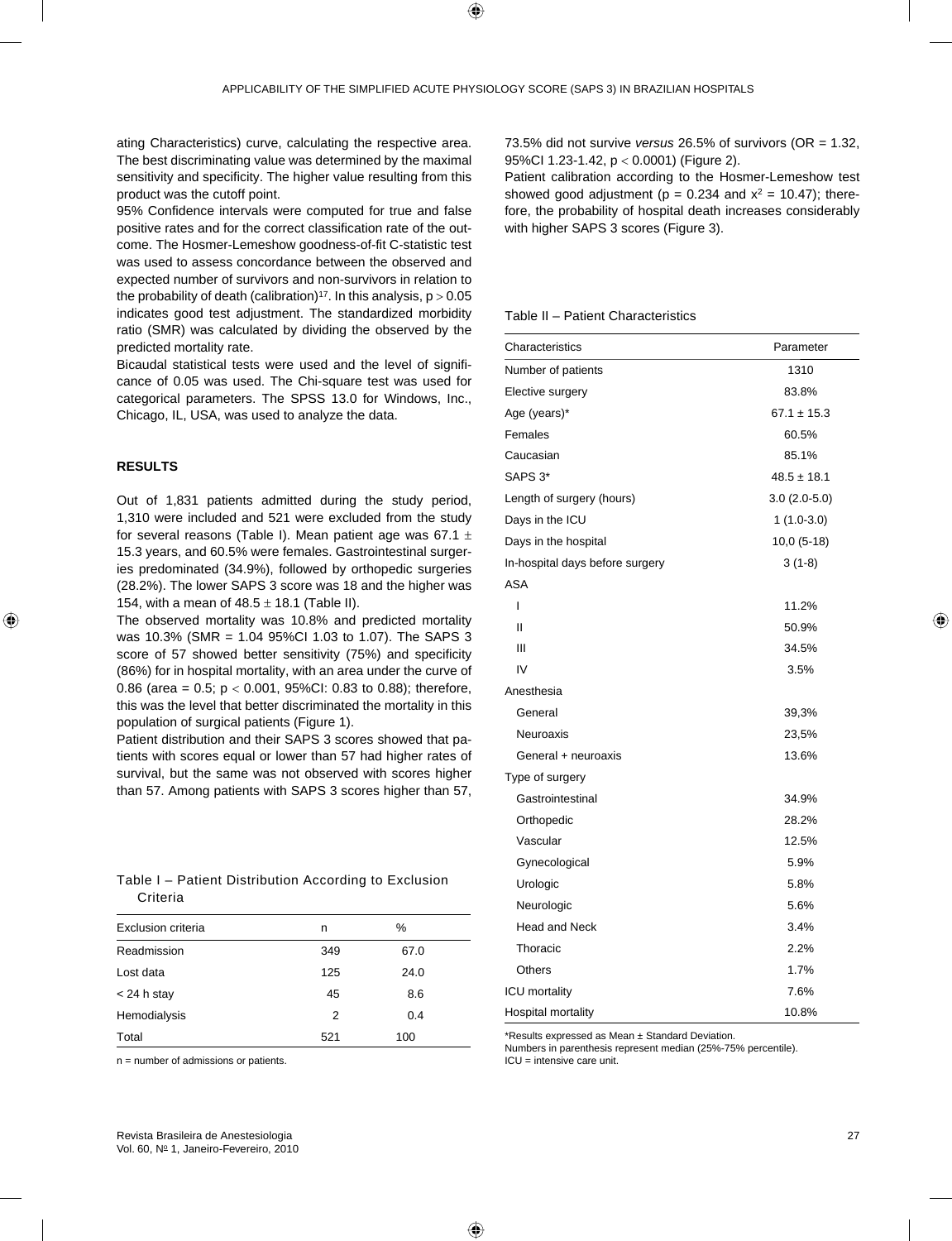

Figure 1 – SAPS 3 ROC Curve for prediction of hospital mortality. The score of 57 showed better sensitivity (75%) and specificity (86%) for hospital mortality, with an area under the curve of 0.86 (area  $= 0.5$ ; p < 0.001, 95%CI; 0.83-0.88)



Figure 2 – Patient distribution according to the score and evolution **(p)**

73.5% of patients with SAPS 3 score greater than 57 did not survive *versus* 26.5% of survivors (OR = 1.32, 95%CI: 1.23-1.42, p < 0.0001).



Figure 3 – Relationship between the SAPS 3 system and the probability of hospital death.

The probability of hospital death increases considerably with an increase in SAPS 3 scores.

## **DISCUSSION**

Due to the increasing technical-scientific apparatus and qualification of professionals, intensive care units currently concentrate a large proportion of health care resources. Thus, it is evident that concerns are proportional to the growth of those units.

Good management of those resources is fundamental to equate quality of care with the resources destined to those units. Prognostic indexes represent one of the measures more commonly adopted to determine the cost-benefit ratio of those specialized units. Those indexes allow determining the severity of the population cared for at a specific unit, and they can quide the allocation of personnel and equipment; on the other hand, they allow the periodical evaluation of the team performance by comparing, for example, predicted and observed mortality rates. This assessment method is important for the longitudinal follow-up of the performance of a specific unit.

The SAPS 3 score demonstrated good discriminatory power (ability to distinguish survivors and non-survivors). Observed mortality was very close to the predicted mortality, i.e., 10.8% *versus* 10.3% (SMR = 1.04) respectively, providing good calibration for this sample.

The SAPS 3 score was developed using data from 303 ICUs and 16,784 patients<sup>11</sup>. However, the SAPS 3 system was not developed to be representative of all types of patients, especially in specific areas or individual types of diseases, since it was developed using a general ICU population. Therefore, external validation is extremely important before applying this score to any type of patient, such as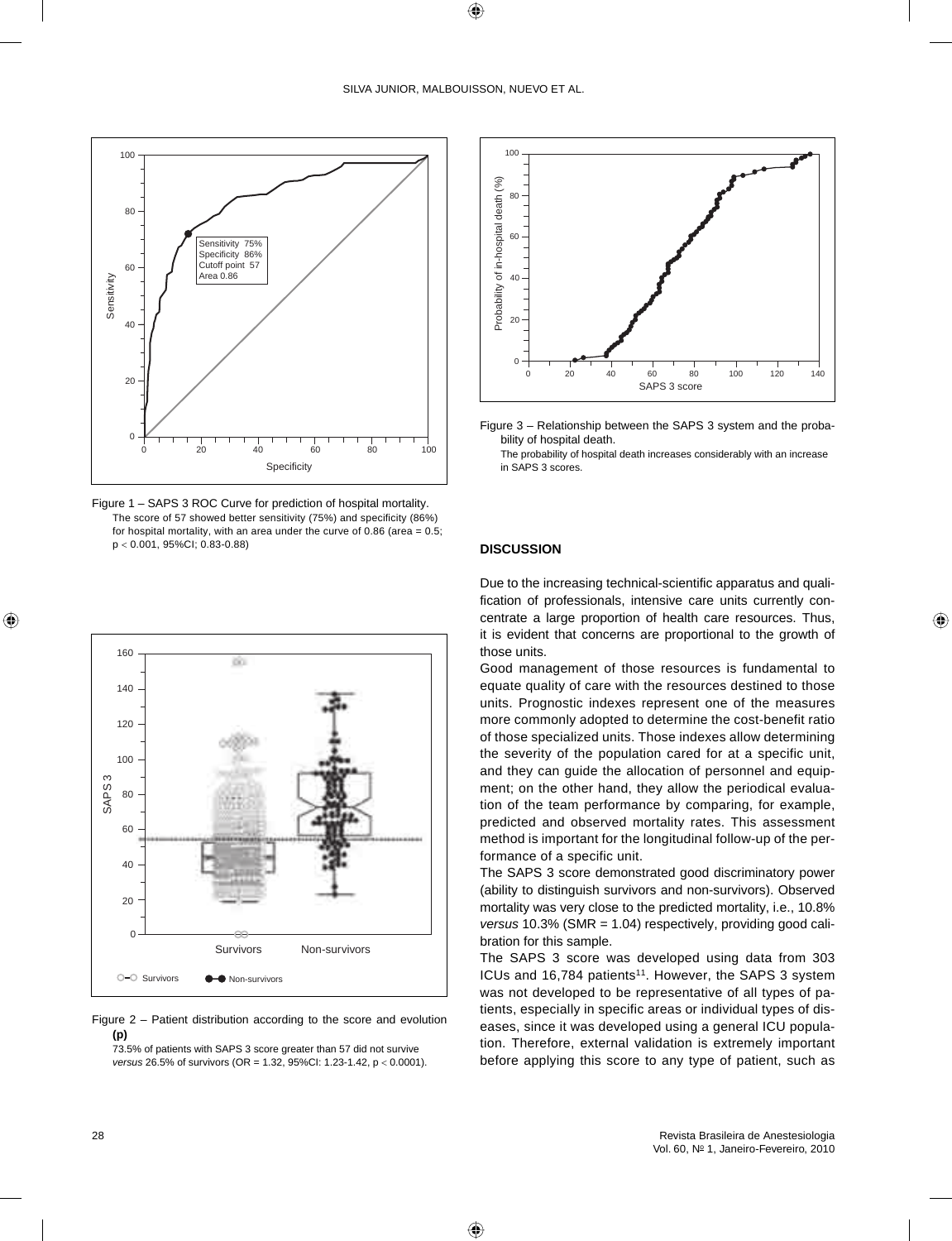surgical patients. For a long time, surgical patients were evaluated by the ASA physical status, which gives information on the health status before surgery and, therefore, it is extremely limited to predict the worse evolution and hospital outcome.

Sakr Y et al.16 evaluated 1,851 surgical patients in the ICU, in which the majority were Cardiac Surgery patients. In this study, the discriminatory assessment of the SAPS 3 was better than that of the APACHE II and SAPS II, but with poor calibration (probability to estimate mortality correlating with the observed mortality). The present study, in which surgical patients undergoing non-cardiac interventions were evaluated in two different ICUs, showed better results. Good discriminatory power and good calibration were observed, which valorized this new assessment in a population in which the index had not been tested before emphasizing that a multicenter study can reduce possible bias than studies undertaken in only one center.

The prediction of the SAPS 3 model is based exclusively on data evaluated during the first hour after admission to the ICU<sup>11,12</sup>. Half of the original predicted power of the SAPS 3 score derives from information evaluated before admission to the ICU<sup>11</sup>. Prognostic systems that include measurements after the first 24 hours in the ICU are not valid for ICU screening. Besides, scores obtained more than 24 hours after admission often reflect standard care and not the real clinical status of the patient. This greater advantage of the SAPS 3 can justify its superiority over other prognostic scores. Thus, external validation is necessary to assess the performance of this score in other ICU populations.

In 952 ICU patients, Soares and Salluh observed that SAPS II and SAPS 3 had excellent discrimination in Brazilian ICUs<sup>13</sup>. This Brazilian study demonstrated that the European SAPS 3 overestimated hospital mortality in this population and the data were not surprising, since in the original model of Moreno et al.11, SAPS 3 had the worse calibration for South and

Central America. On the other hand, the calibration applied in the Brazilian study showed good mortality discriminatory power, besides showing the closest ratio between observed and predicted mortality. Soares and Salluh<sup>13</sup> also demonstrated that previous score systems, such as APACHE II, are not satisfactory anymore because they had lower discriminatory power and significant lack of calibration for some populations, such as oncologic patients. It seems that the APACHE II is obsolete nowadays<sup>18</sup>. Knaus, the creator of this system, warns researchers to stop using this score to evaluate patient outcome13.

Other models, such as SAPS II, proved to be efficient in some populations, especially in the elderly, but with a tendency to overestimate hospital mortality19.

Due to the easiness to calculate the SAPS 3 index, which does not require more complex analysis, it is suggested that it should be routinely used in ICUs to stratify surgical patients with greater probability of death.

In this context, using the SAPS 3 model in the Brazilian population of surgical patients is relevant, besides considering possible limitations associated with the prediction model.

However, although it was demonstrated that the SAPS 3 system had good discriminating and calibration power, the present study has potential limitations. It can be criticized by the relatively small study population; however, it was designed to have adequate statistical power, and it was undertaken in two intensive care units of different hospitals, which eliminates some biases. Although it is an important matter, the data gathered was not evaluated in the present study. Bias related with the data gathered is limited, since the study was carried on by a trained investigative nurse. Previous studies showed that this condition reduces inter-observer variability<sup>20</sup>.

We can conclude that the SAPS 3 prediction system proved to be a useful tool to determine which patients will need more care, for the evolution of high risk surgical patients, and it can be used in our country.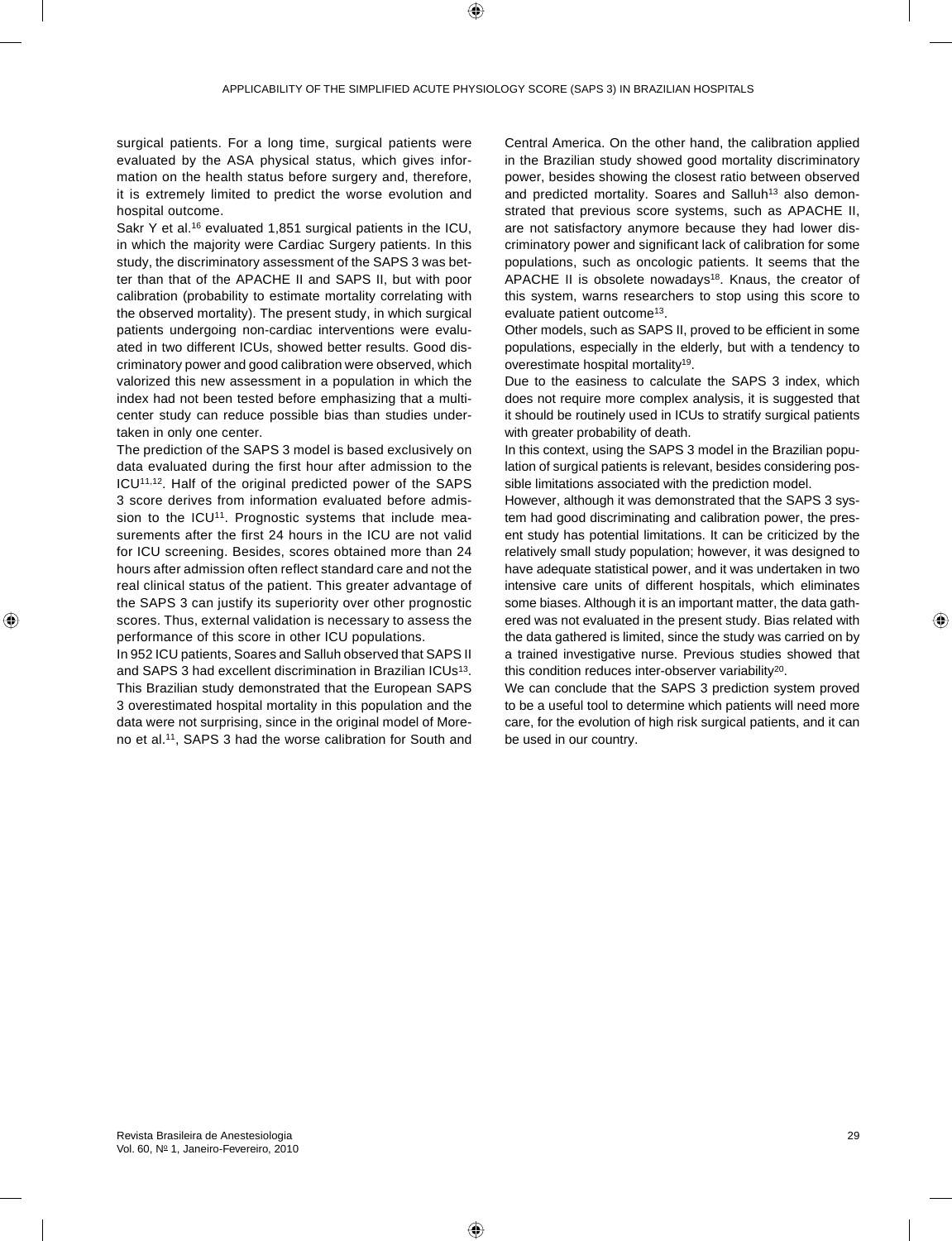# Annex 1

| Demographics/previous health status |                | Diagnostic category               |             | Physiologic parameters on admission          |                 |
|-------------------------------------|----------------|-----------------------------------|-------------|----------------------------------------------|-----------------|
| Parameters                          | Scores         | Parameters                        | Scores      | Parameters                                   | Scores          |
| Age                                 |                | Scheduled admission               | 0           | Glasgow                                      |                 |
| < 40                                | 0              | Non-scheduled admission           | 3           | $3 - 4$                                      | 15              |
| $\geq 40$ <60                       | 5              | Urgency                           |             | 5                                            | 10              |
| $\geq 60 < 70$                      | 9              | Non-surgical                      | 5           | 6                                            | 7               |
| $\geq 70 < 75$                      | 13             | Elective                          | 0           | $7 - 12$                                     | 2               |
| $\geq 75<80$                        | 15             | Emergency                         | 6           | $\geq 13$                                    | $\mathbf 0$     |
| $\geq 80$                           | 18             | Type of surgery                   |             | Heart rate                                   |                 |
| Comorbidities                       |                | Transplantation                   | $-11$       | < 120                                        | 0               |
| Others                              | 0              | Trauma                            | -8          | $\geq 120 < 160$                             | 5               |
| Chemotherapy                        | 3              | MR without valve                  | -6          | $\geq 160$                                   | 7               |
| <b>ICC NYHA IV</b>                  | 6              | Stroke surgery                    | 5           | Systolic blood pressure                      |                 |
| Hematologic neoplasia               | 6              | Other                             | 0           | < 40                                         | 11              |
| Cirrhosis                           | 8              | ICU admission add 16 points       | 16          | $\geq 40 < 70$                               | 8               |
| Aids                                | 8              | Reason for admission              |             | $\geq$ 70< 120                               | 3               |
| Metastasis                          | 11             | Neurologic                        |             | $\geq$ 120                                   | $\mathbf 0$     |
| In-hospital days before ICU         |                | <b>Seizures</b>                   | -4          | Oxygenation                                  |                 |
| < 14                                | 0              | Coma, confusion, agitation        | 4           | Mechanical ventilation $PaO2/FiO2 < 100$     | 11              |
| $\geq 14 - 28$                      | 6              | Focal deficit                     | 7           | Mechanical ventilation $PaO2/FiO2 \ge 100$   | $\overline{7}$  |
| $\geq 28$                           | $\overline{7}$ | Intracranial mass effect          | 11          | Without mechanical ventilation $PaO2 < 60$   | 5               |
| Origin                              |                | Cardiologic                       |             | Without mechanical ventilation $PaO2 \ge 60$ | $\mathbf 0$     |
| Operating room                      | 0              | Arrhythmia                        | $-5$        | Temperature                                  |                 |
| <b>ER</b>                           | 5              | Hemorrhagic shock                 | 3           | < 34.5                                       | 7               |
| Other ICU                           | $\overline{7}$ | Non-hemorrhagic hypovolemic shock | 3           | $\geq 34.5$                                  | $\mathbf 0$     |
| Others                              | 8              | Distributive shock                | 5           | Leukocytes                                   |                 |
| Vasoactive drugs                    |                | Abdomen                           |             | < 15,000                                     | $\mathbf 0$     |
| Yes                                 | 0              | Acute abdomen                     | 3           | $\geq 15,000$                                | $\overline{2}$  |
| No                                  | 3              | Severe pancreatitis               | 9           | <b>Platelets</b>                             |                 |
|                                     |                | Liver failure                     | 6           | < 20,000                                     | 13              |
|                                     |                | Others                            | 0           | $\geq 20,000< 50,000$                        | 8               |
|                                     |                | Infection                         |             | $\geq 50,000< 100,000$                       | 5               |
|                                     |                | Nosocomial                        | 4           | $\geq 100,000$                               | 0               |
|                                     |                | Respiratory                       | 5           | pH                                           |                 |
|                                     |                | Others                            | $\mathbf 0$ | $\leq 7.25$                                  | 3               |
|                                     |                |                                   |             | > 7.25                                       | $\mathbf 0$     |
|                                     |                |                                   |             | Creatinine                                   |                 |
|                                     |                |                                   |             | $< 1.2$                                      | $\mathbf 0$     |
|                                     |                |                                   |             | $\geq 1.2 - 2.0$                             | $\overline{c}$  |
|                                     |                |                                   |             | $\geq 2.0 < 3.5$                             | $\overline{7}$  |
|                                     |                |                                   |             | $\geq 3.5$                                   | 8               |
|                                     |                |                                   |             | Bilirubin                                    |                 |
|                                     |                |                                   |             | $< 2$                                        | $\mathbf 0$     |
|                                     |                |                                   |             | $\geq 2<6$                                   | 4               |
|                                     |                |                                   |             | $\geq 6$                                     | $5\phantom{.0}$ |
| Total                               |                |                                   |             |                                              |                 |

Adapted from Moreno RP. *Intensive Care Med* 2005; 31: 1345-55.